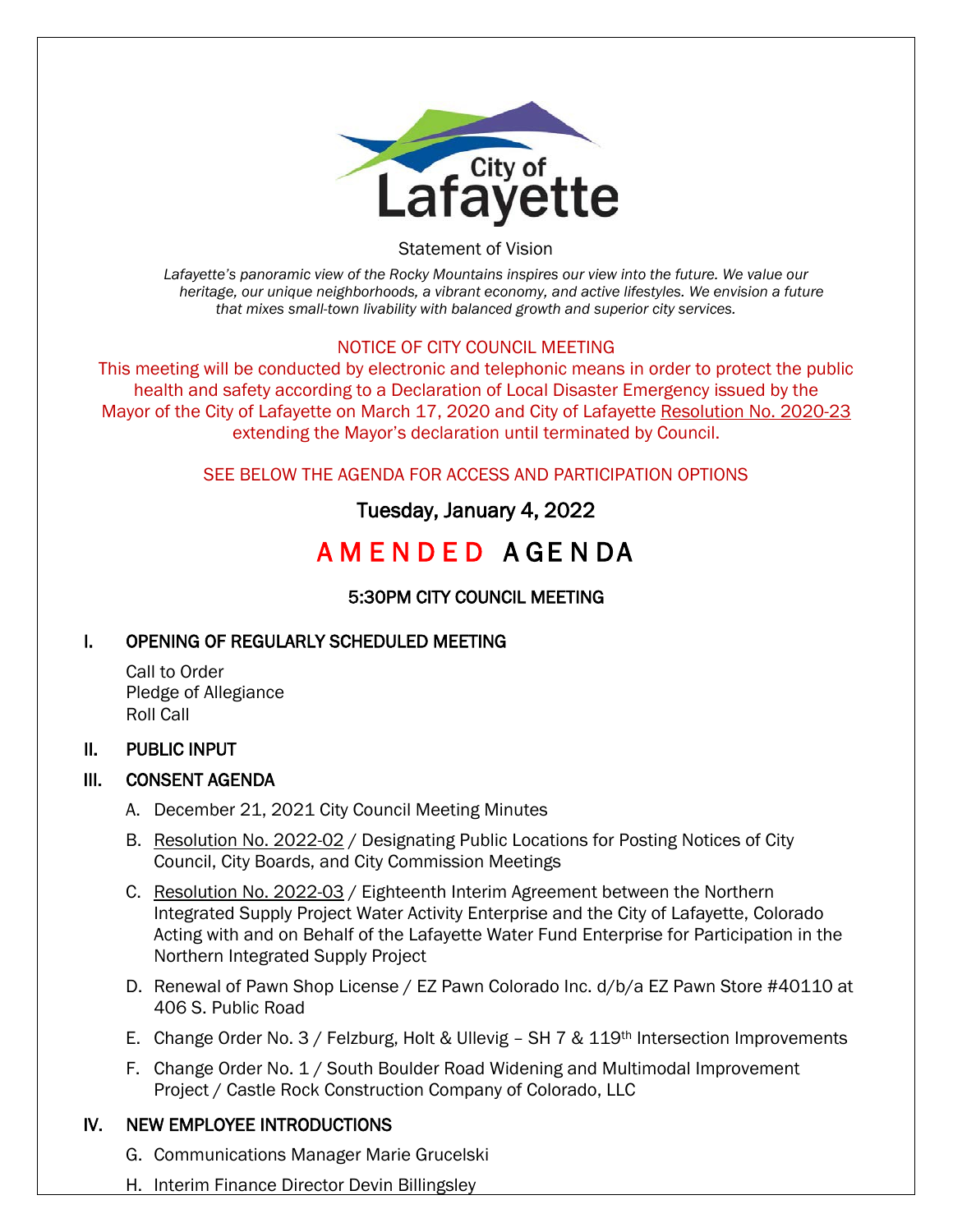### V. PRESENTATIONS

- I. Small Business Development Center
- J. Marshall Fire

### VI. PROCLAMATIONS

- K. Proclamation Designating Monday, January 17, 2022 as Martin Luther King, Jr. Day in Lafayette
- L. Proclamation Designating January 1-31, 2022 as Radon Action Month in Lafayette

### VII. REGULAR BUSINESS

- M. First Reading / Ordinance No. 01, Series 2022 / Budget Supplemental Appropriating Funding from the Public Safety Sales Tax Ballot Issue
- N. Items Pertaining to Lafayette City Center Subdivision Replat B Parking Easement and Agreement
	- 1. Resolution No. 2022-01 / Amendment to Parking Easement and Agreement and the Termination and Release of Easement pertaining to certain parking and access easements between the City and the Owners of Lot 2, Lafayette City Center Subdivision Replat B
	- 2. First Reading / Ordinance No. 02, Series 2022 / Amendment to Mutual Permanent Access Easement Agreement between the City and the Owners of Lot 2, Lafayette City Center Subdivision Replat B, to Expand the Easement Area and Amend Terms Pertaining to Parking and Access
- O. First Reading / Ordinance No. 03, Series 2022 / Boundary Agreement Between the City of Lafayette and Thao T. Nguyen; Authorizing the Conveyance of City-Owned Real Property to Thao T. Nguyen in Connection with Such Boundary Agreement; and Granting an Easement to Thao T. Nguyen for Access
- P. City Council Committee and Board Assignments
- Q. Endorsement of Councilor for the Colorado Municipal League (CML) Executive Board

# VIII. STAFF REPORTS

- R. City Attorney's Report
- S. City Administrator's Report

# IX. COUNCIL APPOINTMENTS

- T. Appointments to the Human Rights Commission
- X. COUNCIL REPORTS
- XI. ADJOURNMENT

#### OPTIONS FOR ACCESSING THE MEETING

- Tune to Comcast Channel 8 or HD Channel 881.
- View the meeting on your computer at [https://www.cityoflafayette.com/627/Streaming-Video.](https://www.cityoflafayette.com/627/Streaming-Video)